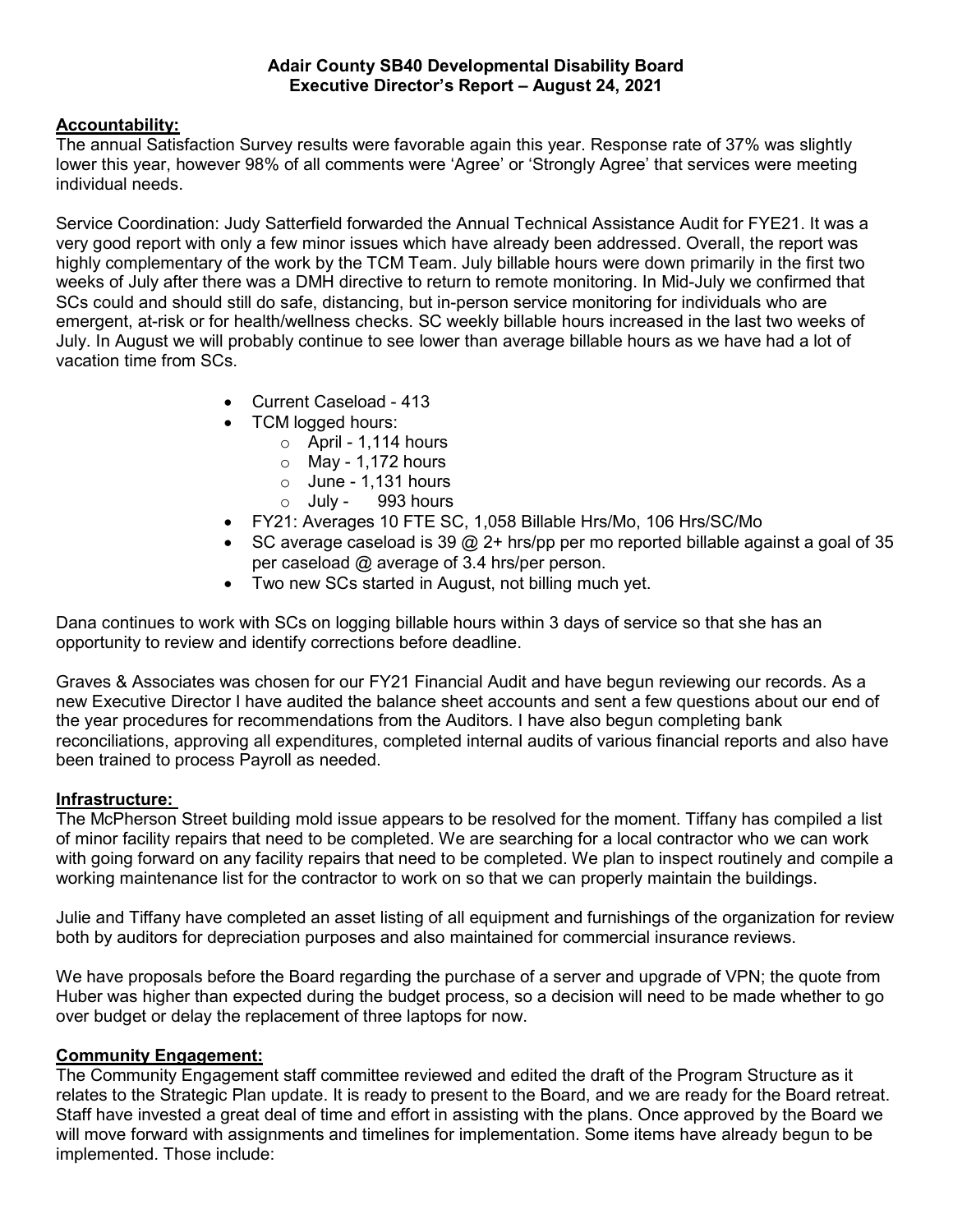- Community Engagement Conference planning with Julie Lochbaum, Melissa Cline and TSU Students for a March 2022 Conference. We are planning for an in-person conference as well as many events to draw attention to Developmental Disabilities Awareness Month (March 22).
- Provider meetings have been held including with Chariton Valley, High Hope, Community Opportunities, LOQW, Mark Twain and Preferred.
- We have implemented Coffee Chats to facilitate communications between SB40 and various community contacts: So far we have met with Mark Twain, Kv RIII Special Education and City/Governmental contacts. The next is with Preferred. These have been very successful and helpful for SCs.
- We have a committee currently judging the nominations for the DSP Awards this year. The announcements regarding the awards will be made during DSP week in September. We will also give each DSP employee a gift certificate again this year in lieu of an in-person banquet.
- We've had multiple outreach events including media coverage of two events since the last Board meeting. We also have had various staff engaged with Back to School Exhibits with various schools. We are participating in meetings with a local Interagency Group and developing positive collaborations within that group. Multiple staff continue to participate in the CIT Group as well.
- Melissa is doing an outstanding job updating our digital footprint to raise awareness of our organization. She has increased activity and engagement on social media with more frequent posts. Melissa Cline is also continuing work on updating our website.
- An AmbassaDDAIR volunteer policy has been written. The Brochure is being circulated. We are now actively recruiting for volunteers to assist with program implementation.
- The new Internship Policy has been shared with TSU, ATSU Master's and MACC programs. These are unpaid internships, but we are hopeful to successfully recruit strong interns for mutually beneficial educational program this Fall. We've also contacted various faculty of both Universities regarding the need for capstone projects and student volunteerism.
- The YMCA Board met and discussed the Inclusive Playground bathroom. They are getting the quote for electric timed locks. Their concern is that they are already over budget due to repairing some vandalism to playground equipment. I encouraged them to keep us in the loop so that we can split or assist with funding for the locks. I stressed that our goal is for bathrooms to be open during daylight hours, 7 days per week.

# Talent & Leadership:

The Social Committee planned for the annual staff retreat on September 15th. They also have resumed the popular birthday lunches. On Tuesday, August 24<sup>th</sup> we had a luncheon provided for Jessica Guyton on her last day with the Board. Jessica has accepted a position as Assistant Director of NEMO AAA. Although we are very happy for Jessica's career advancement, she will be greatly missed. Jessica has made great contributions to SB40 in her time with us.

As the new Director of Service Coordination, Sean Jacob has begun updating processes for TCM, working with Susan Lassabe, the new Assistant Director of Service Coordination, to review practices and improve efficiencies. The staff have been encouraging and supportive of everyone involved with the restructure. With Laura Morrow moving to Service Coordination plus the addition of Hannah Munn and Chris Farrell as Service Coordinators, we were hoping for stabilization of caseload assignments. However, due to Jessica's move to NEMO AAA, we have another SC vacancy that we are currently recruiting for.

The employee benefits insurance plan year starts 9/1/21. This is the first year that we have used an employee committee to review and select benefit insurance policies. It was handled very well by the committee who selected United Healthcare to be our insurance provider through Hawkins Insurance. The enrollment process is well underway.

Managing staff assisted with the review of the TCM Contract which is expiring 6/30/22. Dana was very assistive with digging into the details of the contract and making recommendations. I'll be participating in a MACDDS committee to renegotiate the agreement with the Division. Staff input was very helpful.